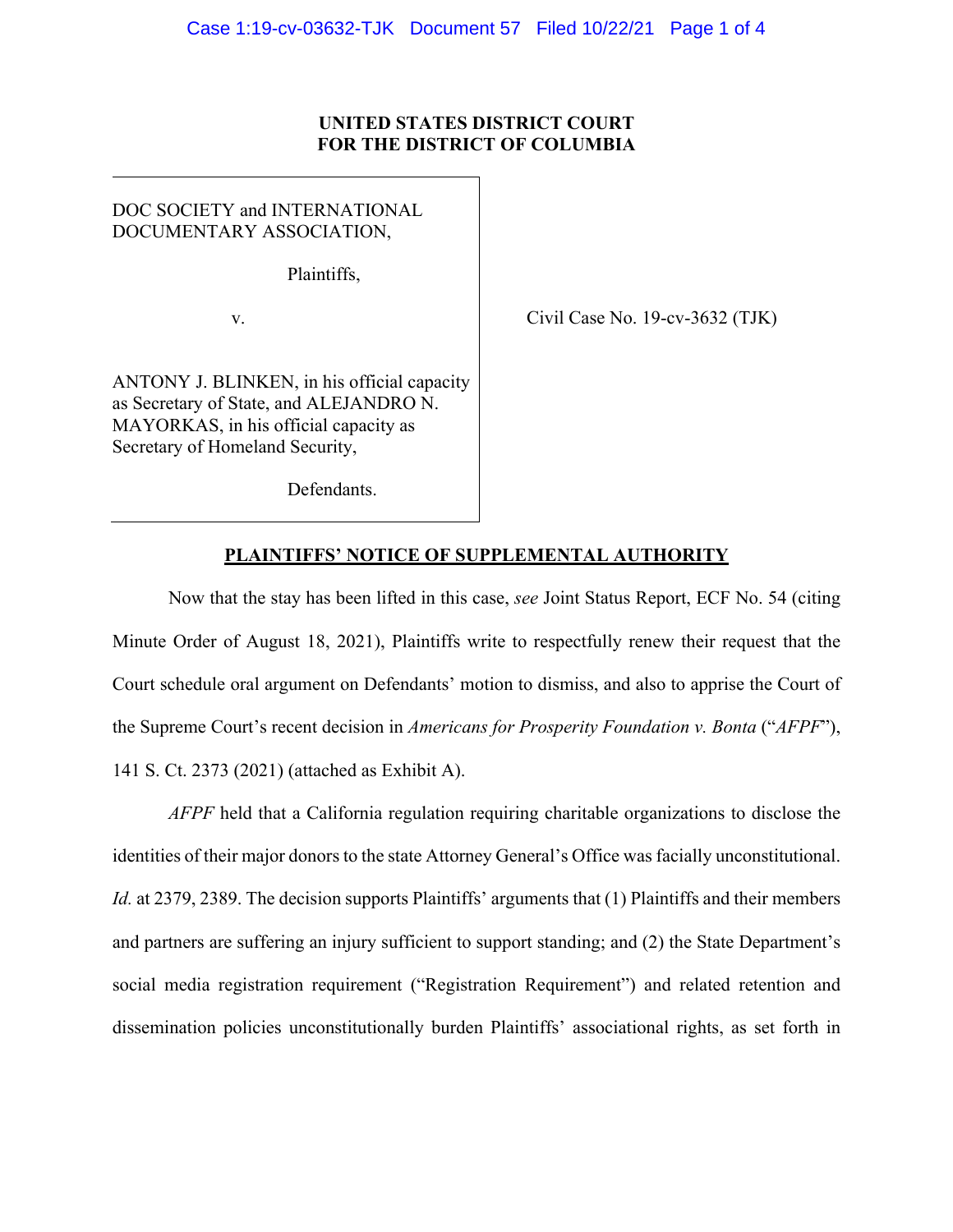#### Case 1:19-cv-03632-TJK Document 57 Filed 10/22/21 Page 2 of 4

Parts I and III, respectively, of Plaintiffs' Memorandum of Law in Opposition to Defendants' Motion to Dismiss ("Pls.' Mem."), ECF No. 32.

First, the Court in *AFPF* confirmed that the "risk of a chilling effect on association" created by the government's collection of associational information through disclosure requirements constitutes a First Amendment injury sufficient to confer standing. 141 S. Ct*.* at 2389. While the dissent criticized the majority for not demanding "evidence that a disclosure requirement is likely to cause an objective burden on First Amendment rights," *id.* at 2404 (Sotomayor, J., dissenting), the majority maintained that "[w]hen it comes to the freedom of association, the protections of the First Amendment are triggered not only by actual restrictions on an individual's ability to join with others to further shared goals. The risk of a chilling effect on association is enough[.]" *Id.* at 2389. Because the California disclosure requirement "indiscriminately swe[pt] up the information of every major donor with reason to remain anonymous," the requirement "'create[d] an unnecessary risk of chilling' in violation of the First Amendment." *Id.* at 2388 (citation omitted). Here, too, the Registration Requirement "indiscriminately sweep[s] up" the social media information of nearly every visa applicant, including Plaintiffs' members and partners, thus burdening their freedom of association and causing an injury sufficient to support standing. *Id.*; *see* Pls.' Mem. 10–11, 15–18.

Second, the Court in *AFPF* concluded that California's disclosure requirement did not pass constitutional muster. In doing so, a majority agreed that the disclosure requirement was subject to at least exacting scrutiny; three justices either would have applied strict scrutiny or would not have ruled out strict scrutiny as the appropriate standard. *See AFPF*, 141 S. Ct. at 2383, 2390, 2391–92. Under exacting scrutiny, "there must be 'a substantial relation between the disclosure requirement and a sufficiently important governmental interest.'" *Id.* at 2383 (quoting *Doe v. Reed*, 561 U.S. 186, 196 (2010)). The majority agreed that, if exacting scrutiny applies, it requires that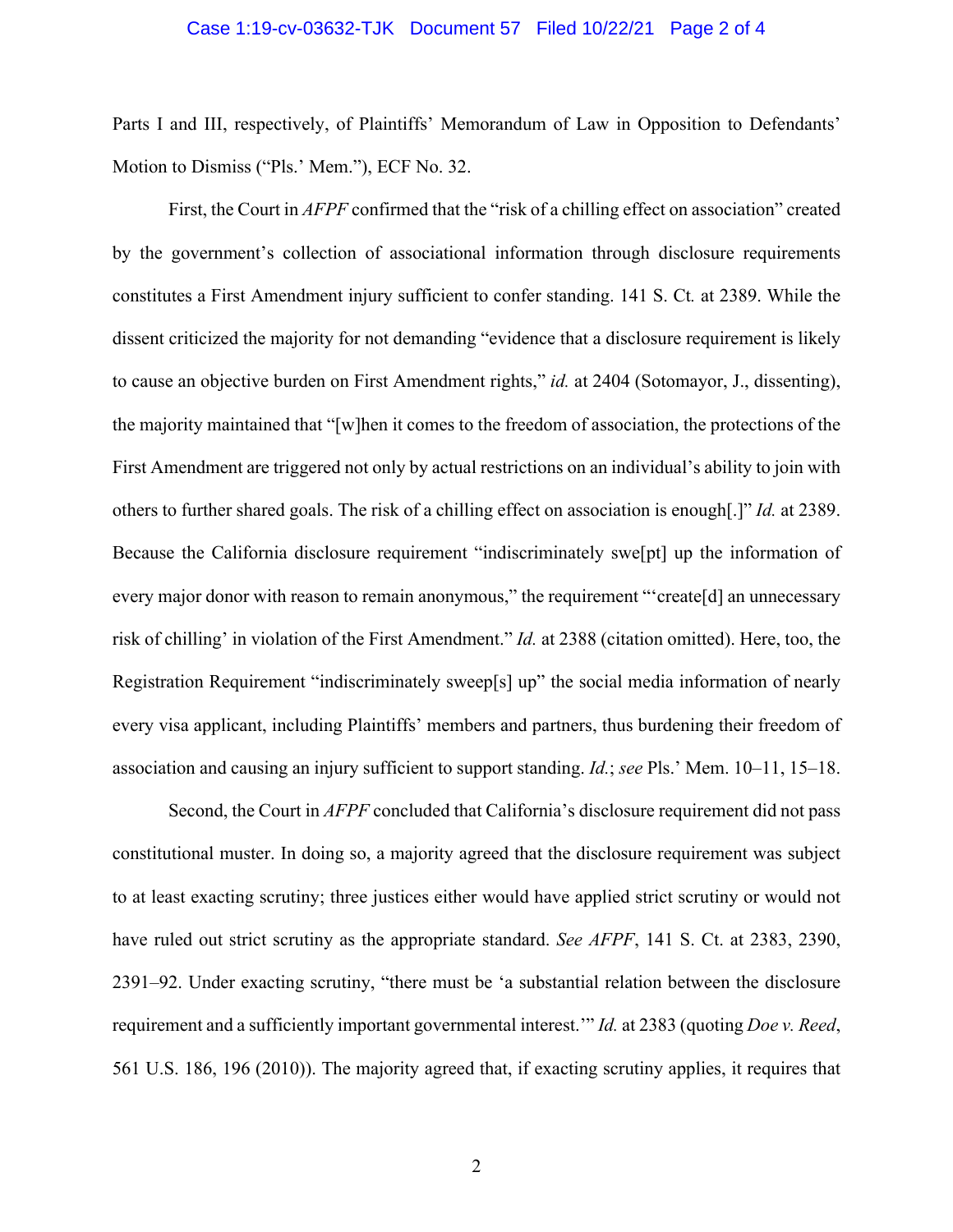#### Case 1:19-cv-03632-TJK Document 57 Filed 10/22/21 Page 3 of 4

the disclosure regime "be narrowly tailored to the government's asserted interest," even if it is not the least restrictive way of attaining the desired end. *Id.* 2383–84.

Applying that standard, the Court held that California's disclosure requirement was facially unconstitutional. The Court did "not doubt that California has an important interest in preventing wrongdoing by charitable organizations." *Id.* at 2385–86. There was "a dramatic mismatch, however, between the interest that the Attorney General [sought] to promote and the disclosure regime," which involved a "dragnet for sensitive donor information from tens of thousands of charities." *Id.* at 2386–87. The Court emphasized that the information collected "will become relevant in only a small number of cases," indicating that the disclosure requirement was primarily serving the state's interest in "ease of administration"—an interest that "cannot justify the disclosure requirement." *Id.* at 2387; *see also id.* at 2389. The Court concluded that because both the "lack of tailoring to the State's investigative goals" and the "weakness of the State's interest in administrative convenience" were "categorical," "[e]very demand that might chill association . . . fails exacting scrutiny." *Id.* at 2387.

The Court's reasoning in *AFPF* thus supports Plaintiffs' standing to challenge the Registration Requirement, *see* Pls.' Mem. 8–18, and Plaintiffs' arguments that the Registration Requirement is subject to heightened scrutiny, *see id.* at 33–35; that the Registration Requirement burdens the First Amendment associational rights of Plaintiffs and their members and partners, *id.* at 35–40; and that the Registration Requirement is not narrowly tailored, *id.* at 40–44.

\* \* \*

To address any questions the Court may have regarding the *AFPF* decision or the issues raised in Defendants' motion to dismiss, Plaintiffs respectfully reiterate their request for oral argument.